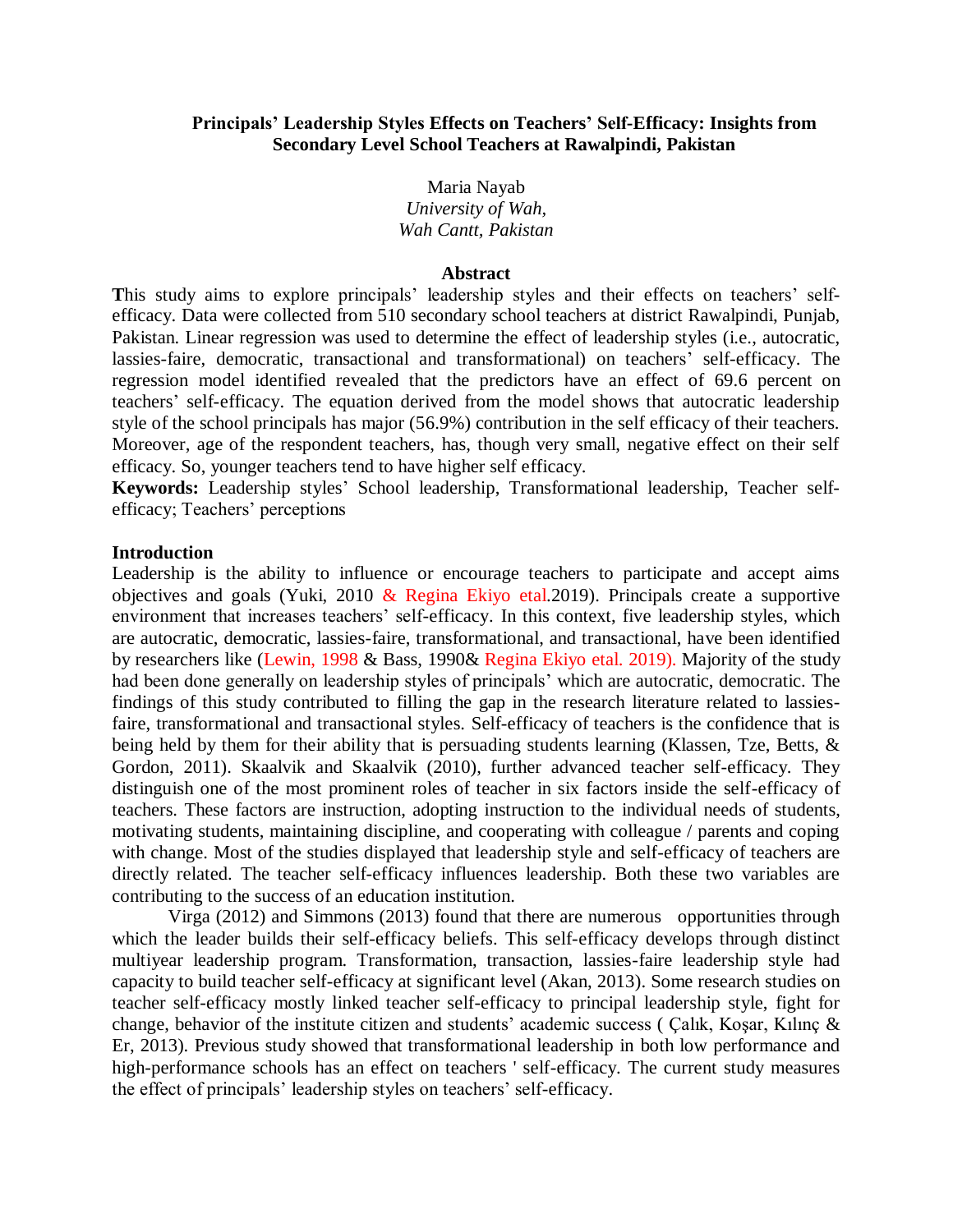## **Leadership and Principal leadership styles**

Leadership is used in a broader perspective because it can be used in different systems so that it has many definitions which define the concept of leadership clearly. Northouse (2007) leadership is procedure in which leader guide their subordinates to achieve goals. The leadership duties are shared with the teachers can be seen more professionally and with more commitment to their onjob duties (Marks &Printy, 2003). There are some factors that are influencing teacher's performance in their job and which are then affecting their duty towards their job. According to Shastri, Mishra &Sinha, (2010) define leadership is the link between a person and a group of people. There are some joint goals where the groups of people act in like a team.

Leadership styles are defined as, leaders' strategy to influence others for achievement of predetermined goals and objectives (Mandell, 2003; Mohammed and Hossein, 2006). Principal leadership styles refer to the teacher professional growth through which the teacher is responsible for the implication of whatever development and changes occur in the educational field. Teachers share goals with the principals through participation learning opportunities and it enhances learning process (Blase&Blase, 2000). According to Enueme and Egwunyenga (2008) leadership styles is a method which is used by the leader if a leader approaches a suitable style for the teachers so that it brings change among the teachers. Moreover, teachers involve themselves and participate for the betterment of education. There are different leadership styles through which the people interact with others and lead in an organization which are autocratic leadership, democratic leadership, transformational, laissez-faire and transactional.

## **Teacher' self-efficacy**

The self-efficacy in teachers is termed as teachers' trust for their capacity to affect the learning of students (Klassen, Tze, Betts & Gordon, 2011). Bangs and Frost (2012) also stated that teachers who ensure a great sense of teaching efficacy that is gained through experience have the ability to solve problems as they are more confident and the more important thing is that they learn from their good or bad experiences. Teachers who have an excessive level of self-efficacy is only because they perceive that they had control over the activities being done in their classroom or as per the policy of the school (Gibson &Dembo, 1984). Skaalvik (2010) established more concept of teachers' self-efficacy. The role of teachers is similar in all modern education systems derived from an analysis of the actual Norwegian educational program. Each one of the following dimensions refers to the role of the teacher and is intended to teach and adapt the instruction for the needs of each student, motivate them, maintain discipline through co-operation with coworkers and parents.

## **Leadership style and teacher self-efficacy**

The leadership is important for the institutions. Through leadership the school moves towards improvement and whatever change occurs the leaders have the authority to implement positive improvement in the education programs based on the expectation and goals of the decision makers (Efendi, 2015). According to (Campo, 1993; Corrigan & Garman, 1999; Riehl & Sipple, 1996) Principals' leadership style is a big weapon through which the leaders achieve their goals. The self-efficacy in teachers is termed as teachers' trust for their capacity to affect the learning of students (Klassen, Tze, Betts & Gordon, 2011). There was a correlation between principal transformational leadership, the teacher self-efficacy of teachers and innovation of teachers with the results of a regression analysis. The self-efficacy of teachers even affected the link between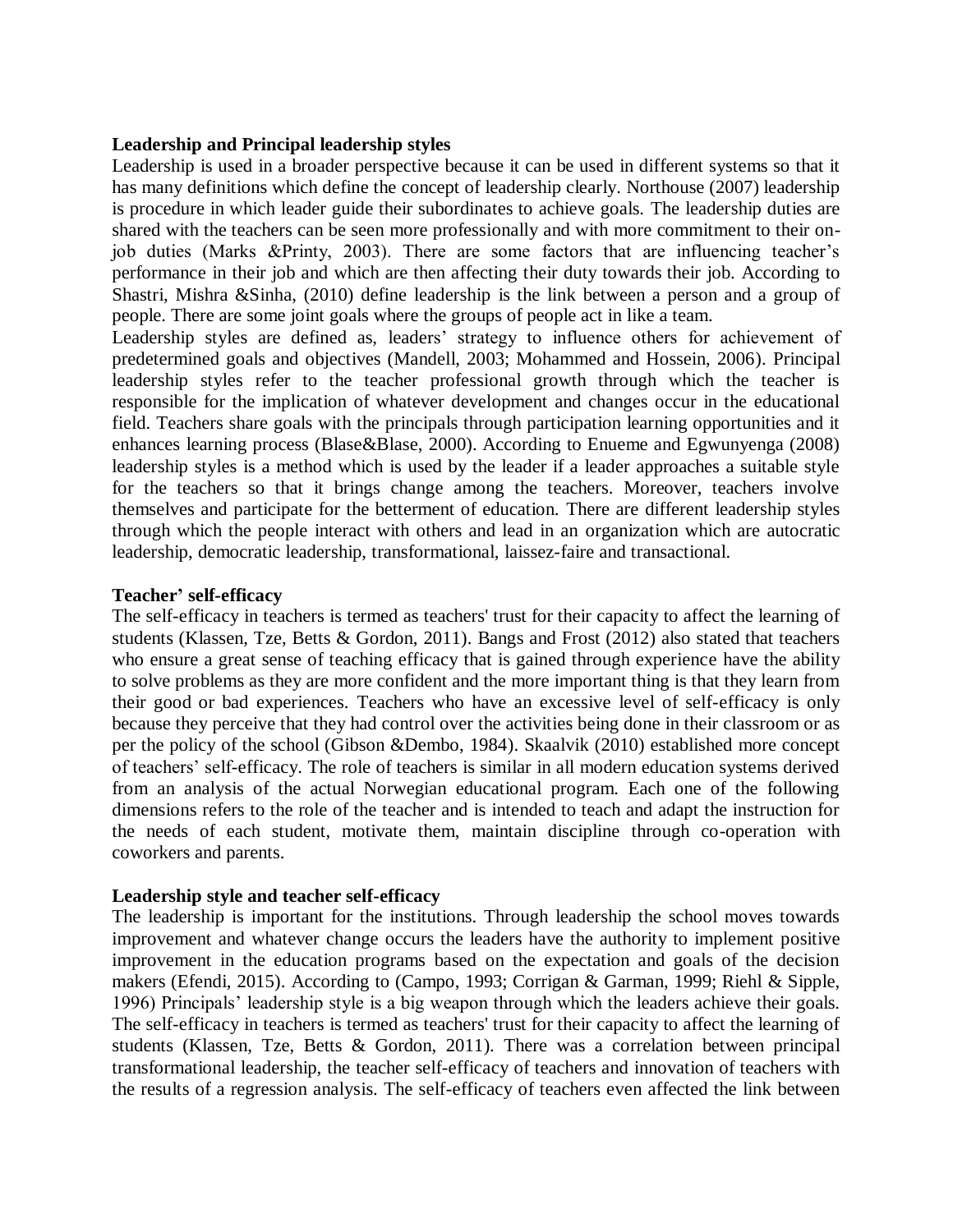teacher leadership and creativity. The teacher was a mediator. This study revealed the part of transformational leaders in the growth and change of the level of innovation and selfefficacy between the teacher's leadership styles has a strong positive correlation with instruction teacher self-efficacy, adopt instruction to the individual needs of students, motive student, maintain discipline, cooperate with colleague, and cope with change.

## **Methods/Participants**

In this quantitative research, cross sectional survey design was used; the nature of this research was descriptive. Data was collected from secondary school teachers of district Rawalpindi to identify the leadership styles of their principals (they were currently working with), and their (teachers) own self-efficacy. Population of this study was secondary school teachers' of district Rawalpindi, both male and female. The convenient sampling technique was used to choose the sample. Demographic attributes of the participants were presented in table 1.1

| Gender of the respondents | Frequency | Percent |
|---------------------------|-----------|---------|
| Male                      | 299       | 56.70   |
| Female                    | 219       | 42.90   |
| <b>Missing</b>            |           | 4.00    |
| Total                     | 510       | 100.00  |

Table 1.1 shows frequencies percentages of participants by gender. All 510 participants were valid. Male were 299(56.70%) and female were 219 (42.90%).

### **Instruments**

To measure variables two instruments were used leadership style and teacher self-efficacy. Questionnaires were established on five-point Likert-scale (Strongly disagree  $= 1$ , Disagree  $= 2$ , Neutral=3, Agree =4, strongly agree=5). There are five variables of principals' leadership styles which includes (democratic leadership styles, autocratic, Laissez-Faire leader style, and transactional and transformational leadership style) self–tool was developed for measuring leadership styles. To measure teachers self-efficacy which includes (instruction, adopt instruction to the individual needs of students, motivating students, maintain discipline, and cooperate with colleague / parents and to cope with change instrument developed by Skaalvik and Skaalvik (2007) was used and it was used with no change. Questionnaire was aimed to measure the effect of principals' leadership styles on self-efficacy of teachers at secondary level; therefore, teachers reported principal leadership style as well as their self-efficacy because teacher better understand their leadership style and the way they were supervised. To assure the appropriate establishment of variables and subscales, a factor analysis was performed. Reliability of the survey items was calculated using Cronbach's alpha coefficients on each of the variables identified by the factor analysis.

### **Research question:**

What are the effects of leadership styles on teacher self-efficacy?

**Table 1.2:** *Correlation*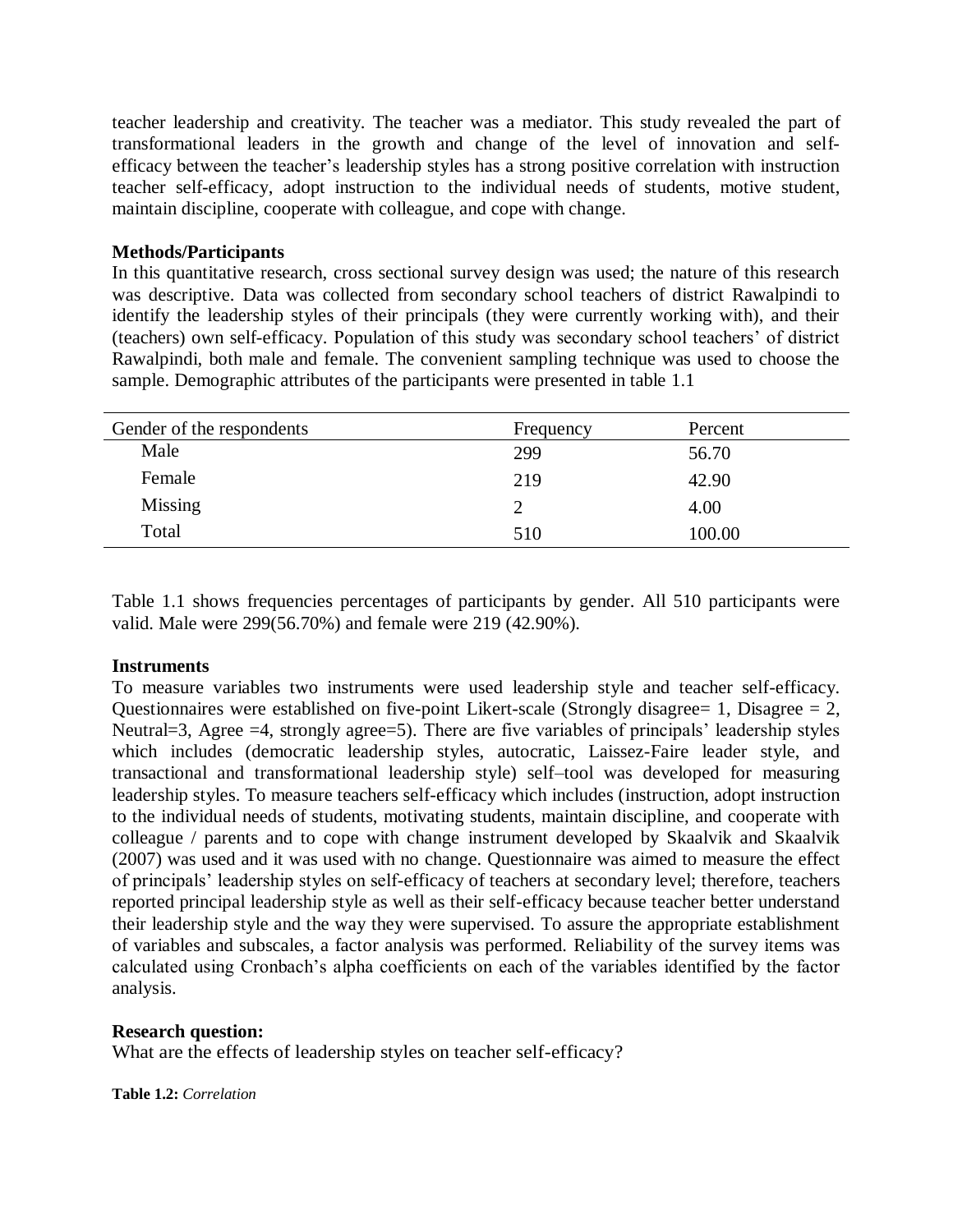|                                                     |                  | Age of<br>Respondents | Autocratic<br>Leadership<br>Style the<br>principals | Democratic<br>Leadership<br>style the<br>principals | Lassie-<br>faire<br>Leadership<br>Style of<br>the<br>principals | Transformational<br>Leadership Style<br>of the principals | Transactional<br>Leadership<br>Style of the<br>principals | Teachers<br><b>SE</b> |
|-----------------------------------------------------|------------------|-----------------------|-----------------------------------------------------|-----------------------------------------------------|-----------------------------------------------------------------|-----------------------------------------------------------|-----------------------------------------------------------|-----------------------|
| Professional Qualification of                       | $\boldsymbol{r}$ | $.115*$               | $-0.044$                                            | $-126**$                                            | $-0.010$                                                        | $-0.072$                                                  | $-0.088$                                                  | $-0.040$              |
| Respondents                                         | $r^2$            | 1.32%                 | 0.20%                                               | 1.59%                                               | 0.01%                                                           | 0.53%                                                     | 0.77%                                                     | 0.16%                 |
|                                                     | $\boldsymbol{p}$ | .010                  | .334                                                | .005                                                | .817                                                            | .108                                                      | .053                                                      | .368                  |
|                                                     | $\boldsymbol{N}$ | 495                   | 479                                                 | 495                                                 | 495                                                             | 493                                                       | 489                                                       | 497                   |
| Teaching Experience of                              | R                | $.299**$              | .014                                                | .013                                                | $-0.065$                                                        | $-0.027$                                                  | $-0.077$                                                  | .015                  |
| Respondents                                         | $r^2$            | 8.94%                 | 0.00%                                               | 0.02%                                               | 0.43%                                                           | 0.07%                                                     | 0.59%                                                     | 0.02%                 |
|                                                     | P                | .000                  | .766                                                | .766                                                | .145                                                            | .542                                                      | .089                                                      | .742                  |
|                                                     | $\boldsymbol{N}$ | 497                   | 482                                                 | 497                                                 | 497                                                             | 497                                                       | 494                                                       | 500                   |
| Working in this school for                          | R                | $.208**$              | $-.042$                                             | $-0.072$                                            | $-.101*$                                                        | $-.040$                                                   | $-.102*$                                                  | $-0.038$              |
| the last                                            | $r^2$            | 4.33%                 | 0.17%                                               | 0.52%                                               | 1.02%                                                           | 0.16%                                                     | $.102*.102$                                               | 0.15%                 |
|                                                     | $\boldsymbol{P}$ | .000                  | .361                                                | .107                                                | .024                                                            | .377                                                      | .024                                                      | .393                  |
|                                                     | $\boldsymbol{N}$ | 500                   | 484                                                 | 500                                                 | 500                                                             | 499                                                       | 495                                                       | 503                   |
| Number of in-service                                | R                | $.120**$              | .087                                                | $.103*$                                             | .026                                                            | .017                                                      | $-0.036$                                                  | .035                  |
| training/courses attended                           | $r^2$            | 1.44%                 | 0.76%                                               | 1.06%                                               | 0.07%                                                           | 0.03%                                                     | 0.13%                                                     | 0.12%                 |
|                                                     | $\boldsymbol{P}$ | .007                  | .054                                                | .020                                                | .552                                                            | .710                                                      | .419                                                      | .427                  |
|                                                     | $_{\it N}$       | 507                   | 491                                                 | 507                                                 | 507                                                             | 506                                                       | 502                                                       | 510                   |
| Time spent with current                             | R                | $.186**$              | $-017$                                              | $-0.076$                                            | $-0.068$                                                        | $-0.043$                                                  | $-.050$                                                   | $-0.019$              |
| principal                                           | $r^2$            | 3.46%                 | 0.03%                                               | 0.59%                                               | 0.46%                                                           | 0.18%                                                     | 0.25%                                                     | 0.04%                 |
|                                                     | $\boldsymbol{P}$ | .000                  | .713                                                | .085                                                | .127                                                            | .336                                                      | .264                                                      | .672                  |
|                                                     | $\boldsymbol{N}$ | 507                   | 491                                                 | 507                                                 | 507                                                             | 506                                                       | 502                                                       | 510                   |
| Autocratic Leadership Style                         | R                | $-.343**$             |                                                     | $.555***$                                           | $.327**$                                                        | $.539**$                                                  | .032                                                      | .784**                |
| of the principals                                   | $r^2$            | 11.76%                |                                                     |                                                     |                                                                 |                                                           |                                                           |                       |
|                                                     | $\boldsymbol{P}$ | .000                  |                                                     | .000                                                | .000                                                            | .000                                                      | .486                                                      | .000                  |
|                                                     | N                | 488                   |                                                     | 488                                                 | 488                                                             | 487                                                       | 485                                                       | 491                   |
| Democratic Leadership style<br>of the principals    | R                | $-.272**$             |                                                     |                                                     | $.340**$                                                        | $.438**$                                                  | .009                                                      | $.556**$              |
|                                                     | $r^2$            | 7.40%                 |                                                     |                                                     | 11.56%                                                          | 19.18%                                                    | 0.01%                                                     | 30.91%                |
|                                                     | P                | .000                  |                                                     |                                                     | .000                                                            | .000                                                      | .837                                                      | .000                  |
|                                                     | $\boldsymbol{N}$ | 504                   |                                                     |                                                     | 504                                                             | 504                                                       | 499                                                       | 507                   |
| laissez-faire Leadership<br>Style of the principals | R                | $-.140**$             |                                                     |                                                     |                                                                 | $.235***$                                                 | .007                                                      | $.369**$              |
|                                                     | $r^2$            | 1.96%                 |                                                     |                                                     |                                                                 | 5.52%                                                     | 0.00%                                                     | 13.62%                |
|                                                     | $\boldsymbol{P}$ | .002                  |                                                     |                                                     |                                                                 | .000                                                      | .876                                                      | .000                  |
|                                                     | $\boldsymbol{N}$ | 504                   |                                                     |                                                     |                                                                 | 503                                                       | 499                                                       | 507                   |
| Transformational<br>Leadership Style of the         | R                | $-265**$              |                                                     |                                                     |                                                                 |                                                           | .047                                                      | $.557**$              |
| principals                                          | $r^2$            | 7.02%                 |                                                     |                                                     |                                                                 |                                                           | 0.22%                                                     | 31.02%                |
|                                                     | $\boldsymbol{P}$ | .000                  |                                                     |                                                     |                                                                 |                                                           | .291                                                      | .000                  |
|                                                     | $\boldsymbol{N}$ | 503                   |                                                     |                                                     |                                                                 |                                                           | 499                                                       | 506                   |

Table 1.2 reports correlation between demographics of respondents, principal leadership styles and teacher self-efficacy. As we have to find the effect of independent variables on teachers' self-efficacy, therefore the correlation of teachers' self efficacy with the independent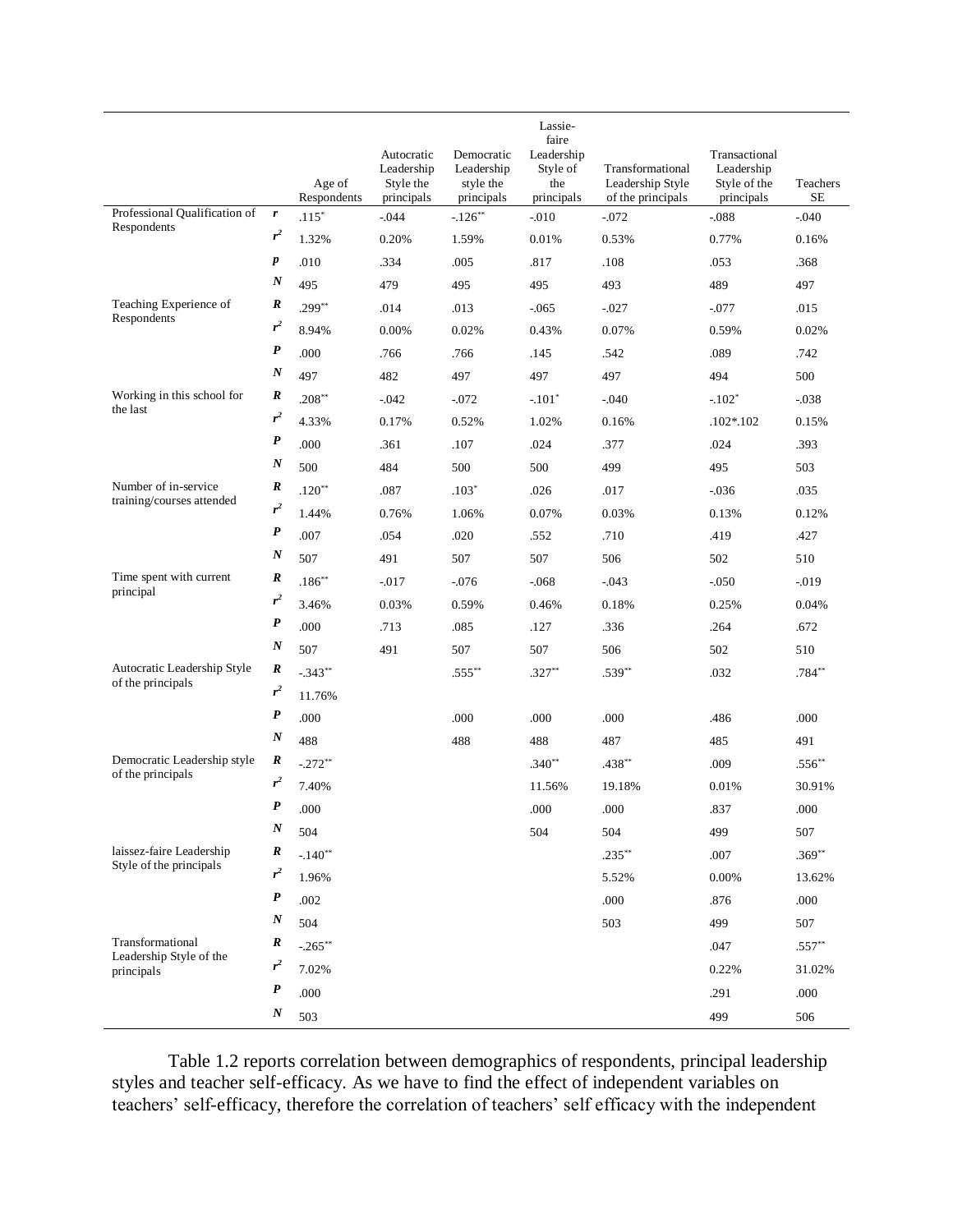variables was reported here. There was negative and weak correlation between Professional Qualification of Respondents and Teachers' Self Efficacy (TSE), (r=-.040, p<.368) There was positive correlation between Teaching Experience of Respondents and Teachers SE (r=.015p<.742). There was negative correlation between Working in this school for the last and Teachers SE (r=-.038p<.393). weak correlation between Number of in-service training/courses attended and Age of Respondents (r=.120p<.007), There was positive correlation between Number of in-service training/courses attended and Autocratic Leadership Style the principals (r=.087p<.054),There was inverse correlation between Number of in-service training/courses attended and Democratic Leadership Style of the principals (r=.103p<.020),positive correlation between Number of in-service training/courses attended and laissez-faire Leadership Style of the principals (r=.026p<.552),There was positive correlation between Number of in-service training/courses attended and Transformational Leadership Style of the principals( $r = 0.017$ p $\lt$ .710),There was negative correlation between Number of in-service training/courses attended and Transactional Leadership Style of the principals(r=-.036p<.419), There was positive correlation between Number of in-service training/courses attended and Teachers SE (r=.035p<.427).There was weak correlation between Time spent with current principal and Age of Respondents (r=.186p<.000), There was negative correlation between Time spent with current principal and Autocratic Leadership Style of principals (r=- .017p<.713), There was negative correlation between Time spent with current principal and Democratic Leadership Style of the principals (r=-.076p<.085), There was negative correlation between Time spent with current principal and laissez-faire Leadership Style of the principals (r=-.068p<.127),There was negative correlation between Time spent with current principal and Transformational Leadership Style of the principals(r=-.043p<.336),There was negative correlation between Time spent with current principal and Transactional Leadership Style of the principals ( $r=-.050p<-.264$ ), There was negative correlation between Time spent with current principal and Teachers SE  $(r=-.019p<.672)$ . There was strong negative correlation between Autocratic Leadership Style of principals and Age of Respondents (r=-.343p<.000),There was strong correlation between Autocratic Leadership Style of principals and Democratic leadership style of principals (r=.555p<.000), There was moderate correlation between Autocratic Leadership Style of principals and laissez-faire Leadership Style of the principals (r=.327p<.000), There was strong correlation between Autocratic Leadership Style of principals and Transformational Leadership Style of the principals (r=.539p<.000), There was weak correlation between Autocratic Leadership Style of principals and Transactional Leadership Style of the principals  $(r=.032p<.486)$ , There was strong correlation between Autocratic Leadership Style of principals and Teachers SE (r=.784p<.000).There was weak inverse correlation between Democratic Leadership Style of the principals and Age of Respondents (r=- .272p<.000), There was moderate correlation between Democratic Leadership Style of the principals and Lassie-faire Leadership Style of the principals (r=.340p<.000), There was strong correlation between Democratic Leadership Style of the principals and Transformational Leadership Style of the principals (r=.438p<.000), There was weak correlation between Democratic Leadership Style of the principals and Transactional Leadership Style of the principals (r=.009p<.837),There was strong correlation between Democratic Leadership Style of the principals and Teachers SE  $(r=.556p<.000)$ . There was weak correlation between laissezfaire Leadership Style of the principals and Age of Respondents ( $r=-140p<.002$ ), There was positive correlation between laissez-faire Leadership Style of the principals and Transformational Leadership Style of the principals (r=.235p<.000),There was weak correlation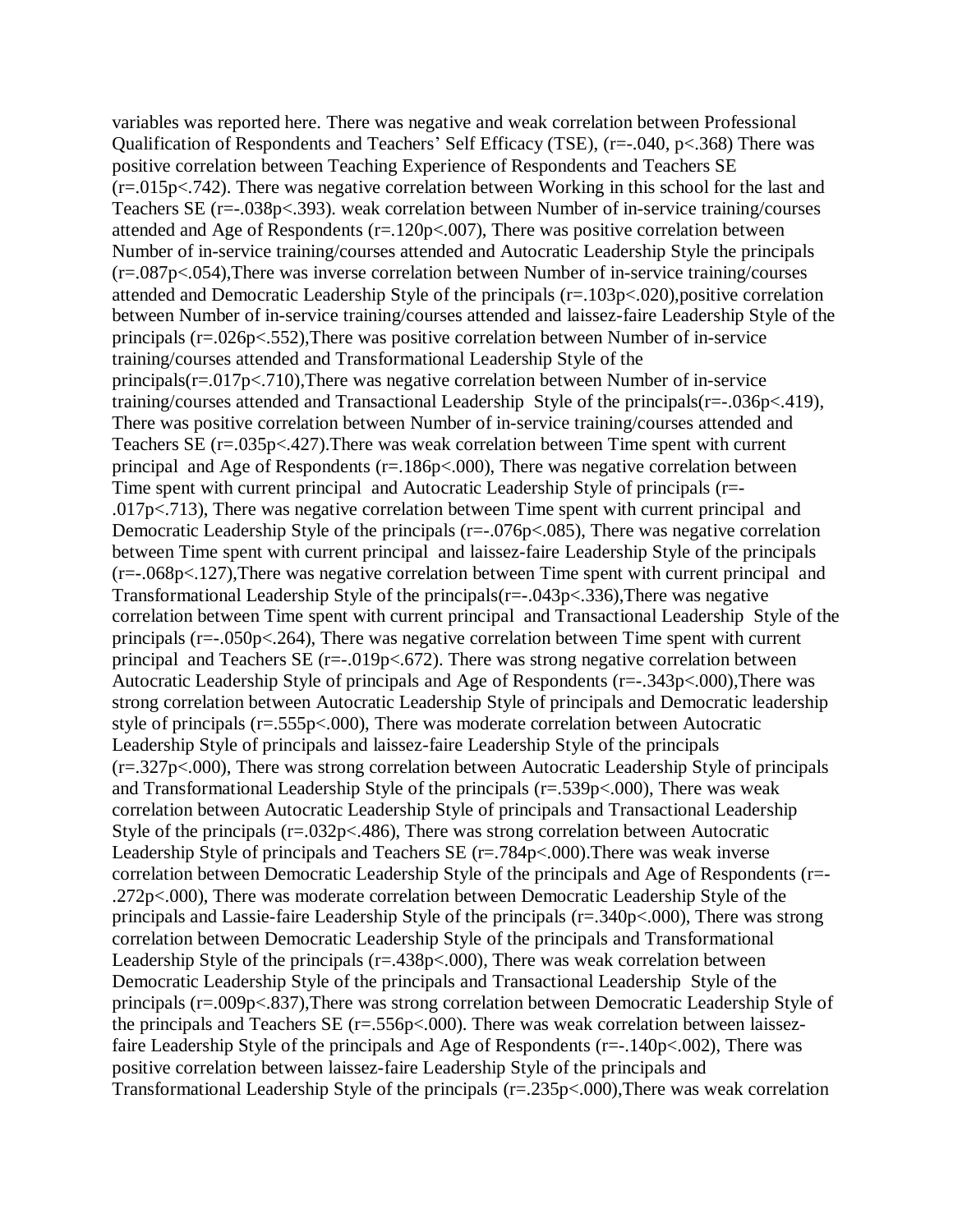between Lassie-faire Leadership Style of the principals and Transaction Leadership Style of the principals (r=.007p<.876), There was weak correlation between Lassie-faire Leadership Style of the principals and Teachers SE  $(r=.369p<.000)$ . There was weak correlation between Transformational Leadership Style of the principals and Age of Respondents (r=-.265p<.000), There was weak correlation between Transformational Leadership Style of the principals and Transaction Leadership Style of the principals (r=.047p<.291), There was strong correlation between Transformational Leadership Style of the principals and Teachers SE (r=.557p<.000).

|                |                   | <b>Model Summary</b> |                      |                               |
|----------------|-------------------|----------------------|----------------------|-------------------------------|
| Model          | R                 | R Square             | Adjusted R<br>Square | Std. Error of the<br>Estimate |
|                | .790 <sup>a</sup> | .624                 | .623                 | .36348                        |
| 2              | .808 <sup>b</sup> | .654                 | .652                 | .34923                        |
| 3              | .820 <sup>c</sup> | .672                 | .670                 | .34028                        |
| $\overline{4}$ | .827 <sup>d</sup> | .683                 | .680                 | .33468                        |
|                | .833 <sup>e</sup> | .693                 | .690                 | .32975                        |
| 6              | .834 <sup>f</sup> | .696                 | .692                 | .32848                        |

|  | Table 1.3: Regression Analysis |  |
|--|--------------------------------|--|
|--|--------------------------------|--|

a. Predictors: (Constant), Autocratic Leadership

b. Predictors: (Constant), Autocratic Leadership ,Transformational Leadership

c. Predictors: (Constant), Autocratic Leadership, Transformational Leadership, Democratic Leadership

d. Predictors: (Constant), Autocratic Leadership, Transformational Leadership, Democratic Leadership, Age of Respondents

e. Predictors: (Constant), Autocratic Leadership, Transformational Leadership, Democratic Leadership, Age of Respondents, Lassie-faire Leadership

f. Predictors: (Constant), Autocratic Leadership, Transformational Leadership, Democratic Leadership, Age of Respondents, Lassie-faire Leadership, Teaching Experience of Respondent

For the determination of leadership styles (autocratic, democratic, lassie-faire, transformational and transactional) and teacher self-efficacy linear regression was used .The variables were chosen based on the correlation analyses reported in Tables 1.2. A stepwise regression was conducted. The stepwise method was a procedure using multiple regressions. Table 1.3 reports a summary of the linear regression analysis for the leadership styles and teacher self-efficacy. The model summary shows a variation of .696 percent in 69 by model 6. The variables in model 6 were Autocratic Leadership, Transformational Leadership, Democratic Leadership, Age of Respondents, Lassie-faire Leadership, and Teaching Experience of Respondents

| Table 1.4: Anova |
|------------------|
|------------------|

|       | <b>ANOVA</b> <sup>a</sup> |         |     |             |         |                   |  |  |  |
|-------|---------------------------|---------|-----|-------------|---------|-------------------|--|--|--|
|       | Sum of                    |         |     |             |         |                   |  |  |  |
| Model |                           | Squares | Df  | Mean Square | F       | Sig.              |  |  |  |
|       | Regression                | 99.505  |     | 99.505      | 753.175 | .000 <sup>b</sup> |  |  |  |
|       | Residual                  | 59.980  | 454 | .132        |         |                   |  |  |  |
|       | Total                     | 159.486 | 455 |             |         |                   |  |  |  |
|       | Regression                | 104.236 |     | 52.118      | 427.319 | .000c             |  |  |  |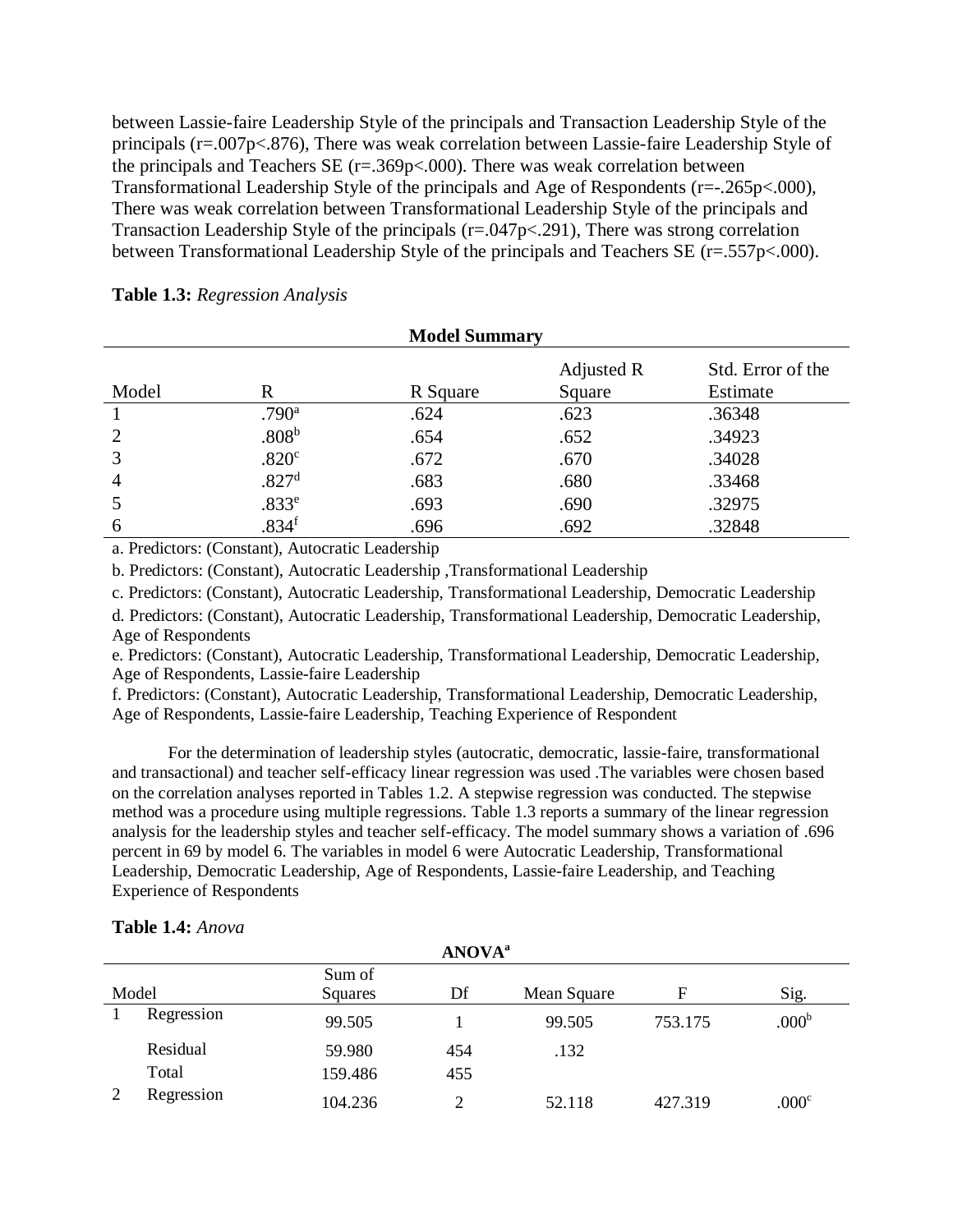|   | Residual<br>Total | 55.250<br>159.486 | 453<br>455     | .122   |         |                   |
|---|-------------------|-------------------|----------------|--------|---------|-------------------|
| 3 | Regression        | 107.147           | 3              | 35.716 | 308.443 | .000 <sup>d</sup> |
|   | Residual<br>Total | 52.339<br>159.486 | 452<br>455     | .116   |         |                   |
| 4 | Regression        | 108.967           | $\overline{4}$ | 27.242 | 243.202 | .000 <sup>e</sup> |
|   | Residual<br>Total | 50.518<br>159.486 | 451<br>455     | .112   |         |                   |
| 5 | Regression        | 110.555           | 5              | 22.111 | 203.347 | .000 <sup>f</sup> |
|   | Residual<br>Total | 48.931<br>159.486 | 450<br>455     | .109   |         |                   |
| 6 | Regression        | 111.039           | 6              | 18.506 | 171.517 | .000 <sup>g</sup> |
|   | Residual          | 48.447            | 449            | .108   |         |                   |
|   | Total             | 159.486           | 455            |        |         |                   |

a. Dependent Variable: Teachers SE

b. Predictors: (Constant), Autocratic Leadership Style the principals

c. Predictors: (Constant), Autocratic Leadership Style the principals, Transformational Leadership Style of the principals

d. Predictors: (Constant), Autocratic Leadership Style the principals, Transformational Leadership Style of the principals, Democratic Leadership style the principals

e. Predictors: (Constant), Autocratic Leadership Style the principals, Transformational Leadership Style of the principals, Democratic Leadership style the principals, Age of Respondents

f. Predictors: (Constant), Autocratic Leadership Style the principals, Transformational Leadership Style of the principals, Democratic Leadership style the principals, Age of Respondents, Lassie-faire Leadership Style of the principals

g. Predictors: (Constant), Autocratic Leadership Style the principals, Transformational Leadership Style of the principals, Democratic Leadership style the principals, Age of Respondents, Lassie-faire Leadership Style of the principals, Teaching Experience of Respondents

# **Table 1.5**

#### Coefficients

| Model |                                                        |      | Un-standardized | Standardized |        | P    |
|-------|--------------------------------------------------------|------|-----------------|--------------|--------|------|
|       |                                                        |      | Coefficients    | Coefficients |        |      |
|       |                                                        | B    | Std. Error      | <b>B</b> eta |        |      |
|       | Constant                                               | .451 | .131            |              | 3.432  | .001 |
| 6     | Autocratic Leadership Style of the<br>principals       | .046 | .003            | .569         | 16.741 | .000 |
|       | Transformational Leadership Style of<br>the principals | .036 | .007            | .154         | 4.980  | .000 |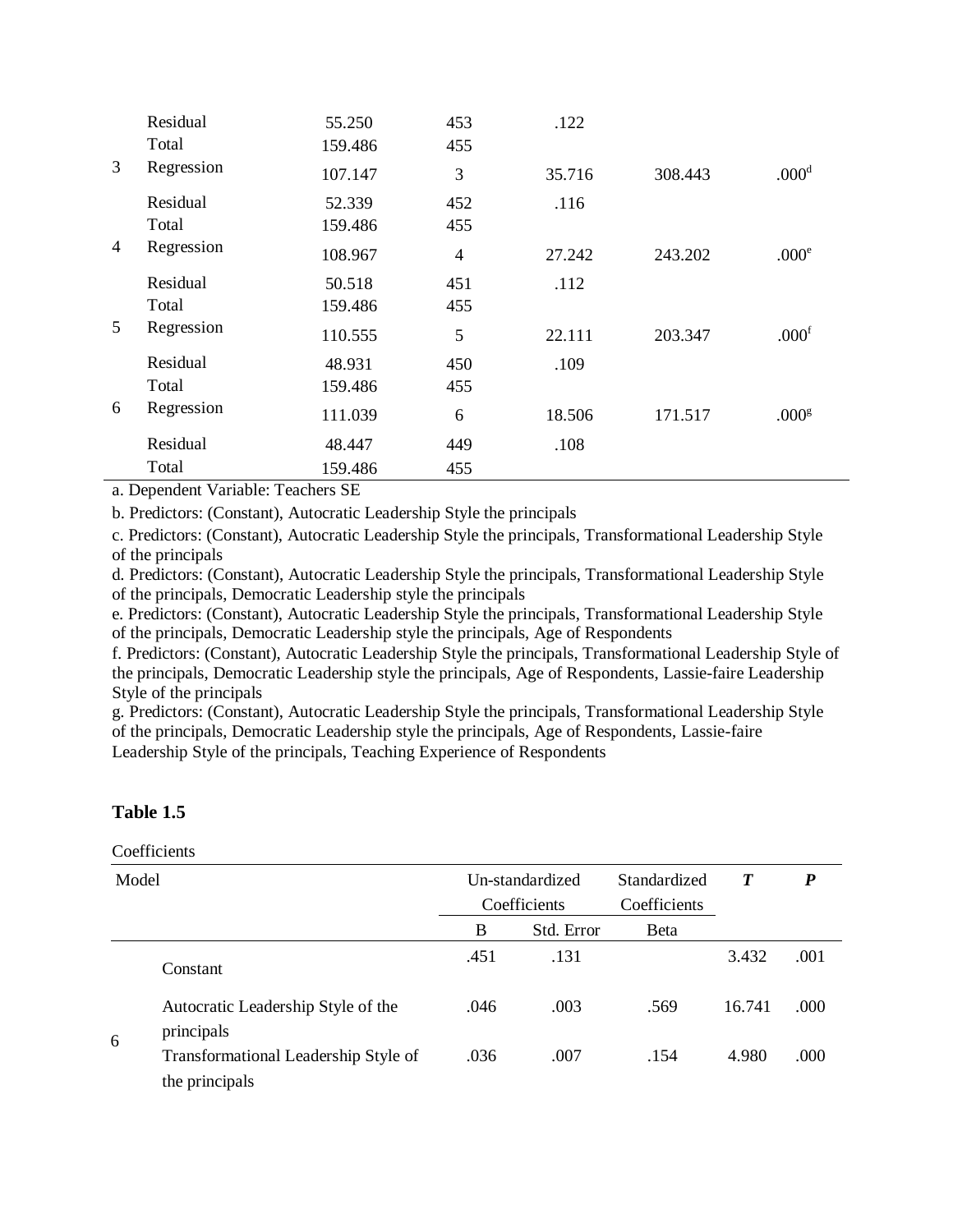| Democratic Leadership style the<br>principals | .019    | .005 | .120   | 3.773    | .000 |
|-----------------------------------------------|---------|------|--------|----------|------|
| Age of Respondents                            | $-.085$ | .019 | $-133$ | $-4.569$ | .000 |
| Lassie-faire Leadership Style of the          | .032    | .008 | .111   | 3.981    | .000 |
| principals                                    |         |      |        |          |      |
| <b>Teaching Experience of Respondents</b>     | .039    | .019 | .058   | 2.118    | .035 |

a. Dependent Variable: Teachers Self-Efficacy

Table 1.5 reports the standardized beta coefficients (B) for the variables. Teacher selfefficacy were predicted by autocratic leadership style of the principal ( $B = .569$ ), Transformational (B = .154), Democratic (B = .120), Age of respondents (B = -.133), Lassiesfaire ( $B = .111$ ), Teaching experience of respondents ( $B = .058$ ).

# **Data analysis**

Identifying the level of data for each variable before starting the data analysis is one of the most important decisions for reaching valid results. To analyze research question, linear regression was used to find out predictors. The variables were chosen based on the correlation analyses.

# **Findings**

Linear regression was used to determine the leadership styles (autocratic, democratic, lassies-faire, transformational and transactional) and teacher self-efficacy. The model summary shows a variation of 69.6 percent by model six. The variables in model six were Autocratic Leadership, Transformational Leadership, Democratic Leadership, Age of the Respondents, Lassie-faire Leadership, and Teaching Experience of Respondents, see table 1.3 and 1.4. Teachers' self-efficacy was predicted by autocratic leadership style of the principal  $(B = .569)$ , Transformational (B = .154), Democratic (B = .120), Age of respondents (B = -.133), Lassiesfaire (B= .111), Teaching experience of respondents (B=.058). The following equation is the mathematical model of the explanation. (See table 1.5)

TSE=0.451+0.569AL+.154TL+.120DL-.133AR+.111LL+.058TE

# Where

TSE is teachers' self efficacy,

AL is Autocratic leadership,

TL is Transformational Leadership,

DL is Democratic Leadership,

AR is age of the respondents,

LL is Lassies-faire leadership, and

TE is Teaching Experience.

The equation above shows that autocratic leadership style of the school principals has major (56.9%) contribution in self efficacy of their teachers. In 69.6% only 12.7% of the self efficacy was predicted by Transformational, Democratic, Age of respondents, and Lassies-faire leadership styles. Teaching experience of respondents (B=.058). Moreover, age of the respondent teachers, has, though very small, negative effect on their self efficacy.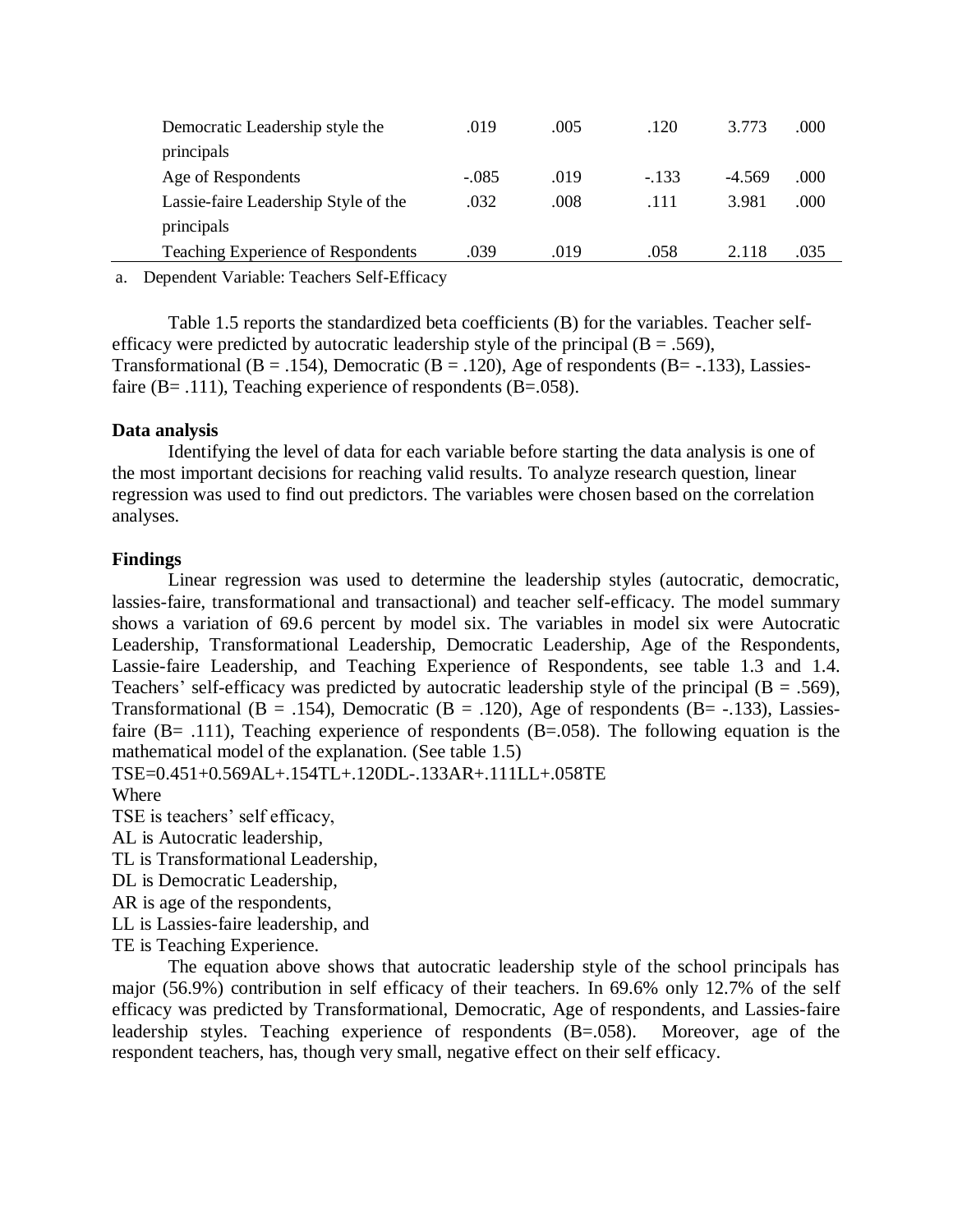#### **Discussion**

The existing literature offered significant information about leadership role that is more effective in nurturing the workforces' attitude and behavior which are further required for attaining the various tasks and goals. In this regard, different research studies endorsed the effective role of leadership towards workforces' performance, commitment, motivation, self-confidence and selfefficacy. This study explored the leadership role (through different styles) towards self-efficacy of the teachers in educational context. The results show the significance of leadership towards the teachers' self-efficacy which have been confirmed through results from existing research studies to make clear the position of current study in the existing database of knowledge. The research findings confirm that transformational leadership style and its attributes of intellectual stimulation and individual consideration are the strongest predictors of teachers' self-efficacy. These findings are in line with the other studies conducted within the field, through which, the transformational leadership style proves to be correlated and to predict teachers' self-efficacy (Hipp, 1996; Nir & Krano, 2006; Walker & Slear, 2011; Kurt, Duyar, & Çalik, 2011). These findings differ markedly from previous research conducted within the field. Numerous studies have confirmed that principals with transactional leadership style are less likely to have teachers with high self-efficacy in their schools (Hipp, 1996; Hipp & Bredeson, 1995; Mascall, 2003)

#### **Conclusion**

The leadership is all about the inspiration of followers/workforces towards the desired goals leading to development and success of institutions. This phenomenon (leadership) has been widely explored in different context including academic institutions with diverse outcomes. In this regard, different leadership styles are effective towards the inspiration of workforces among which some have been explored in this study in connection to self-efficacy of the teachers in educational context. Keeping in view the existing trends in research (leadership literature), this study was an effort to examine the principal's leadership styles towards the workforces (teachers) efficacy in academic institutions hailing from Pakistan. The current study offered significant results (along with its validation/confirmation through the existing literature) which thus helped in reaching the conclusion. From the results, it was concluded that the model summary shows a variation of .696 percent in 69 by model 6. The variables in model 6 were Autocratic Leadership, Transformational Leadership, Democratic Leadership, Age of Respondents, Lassie-faire Leadership, and Teaching Experience of Respondents.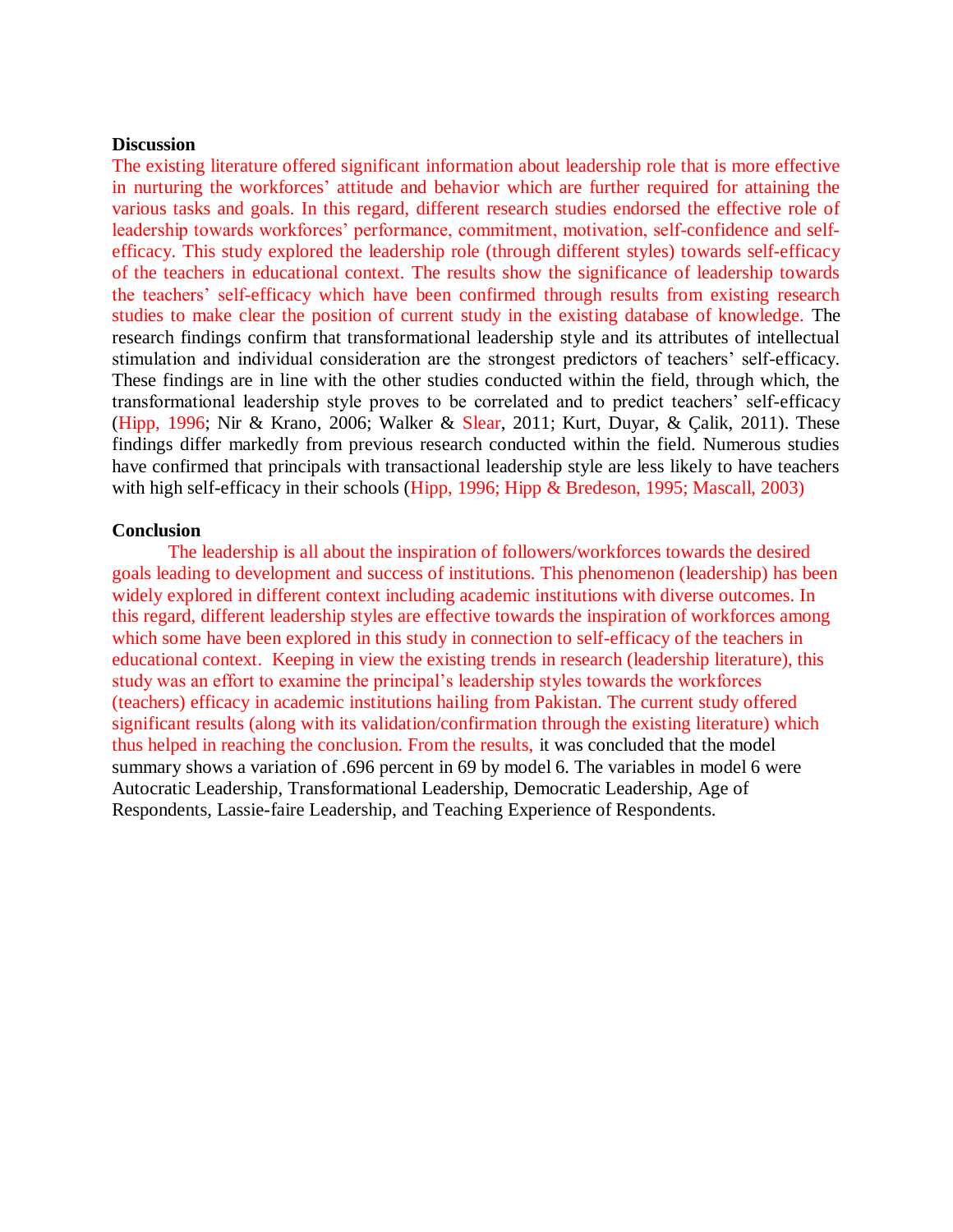### **Reference**

- Abdullah, A. G. K. A., Ling, Y. L., & Kader, Z. S. A. (2016). Principal's transformational leadership and teacher's creativity: mediating role of self-efficacy. *Management Research Journal*, *5*, 1-7.
- Atsebeha, A. T. (2016). Principals' leadership styles and their effects on teachers' performance in the Tigray region of Ethiopia. *University of South Africa: Pretoria, South Africa*.
- Adebakin O.I &Gbadamusi E.A (1996). The practices of organizational leadership. Ibadan. Adeogun printing press.
- Adeyemi, T. O (2004). *Educational administration An Introduction.* Lagos: Atlantic Associated Publishers. 71-86.
- Akan, D. (2013). The Relationship between School Principals' Leadership Styles and Collective Teacher Efficacy. Educational Research and Reviews, v8 n10 p596-601.
- Al-Alwan, A. F., & Mahasneh, A. M. (2014). Teachers' self-efficacy as determinant of students' attitudes toward school: A study at the school level. *Rev. Eur. Stud.*, *6*, 171.
- Andriani, S., Kesumawati, N., &Kristiawan, M. (2018). The Influence of The Transformational
- Leadership And Work Motivation On Teachers Performance. International Journal of Scientific

- Avolio, B. J., & Bass, B. M. (1995). Individual consideration viewed at multiple levels of analysis: A multi-level framework for examining the diffusion of transformational leadership. *The leadership quarterly*, *6*(2), 199-218.
- Avolio, B., Bass, B., & Dung, I. (1996). *Construct validation of the multifactor*
- Avolio, B. J., Walumbwa, F. O., & Weber, T. J. (2009). Leadership: Current Theories, Research, and Future Directions. Annual Review of Psychology 60 (2009), pp. 421-449. doi: 10.1146/annurev.psych.60.110707.163621.
- Bangs, J., & Frost, D. (2012). Teacher self-efficacy, In J. M. Selesho (Ed.). *Voice and leadership: Towards a policy framework for education international.*
- Barnett, H., Craven, R. & Marsh, A. (2005). What type of school leadership satisfies teachers? A mixed method approach to teachers' perceptions of satisfaction, Australian Association for Research in Education.
- **Bass B. M. (1990). Bass and Stogdill's handbook of leadership: theory research and managerial applications 3rd edition. NY: Free Press**
- Bass, B. M., & Avolio, B. J. (1997). *Full range leadership development: Manual for the Multifactor Leadership Questionnaire*. Mind Garden.
- Bass, B. M., &Riggio, R. E. (2006). Transformational leadership (2nd ed.). Mahwah, NJ: Lawrence Erlbaum Associates
- Bass, B. M., Avolio, B. J., Jung, D. I., & Berson, Y. (2003). Predicting unit performance by assessing transformational and transactional leadership. *Journal of applied psychology*, *88*(2), 207.
- Bass, B.M. &Riggio, R.E. (2006). Transformational leadership. New Jersey: Lawrence Erlbaum Associates.
- Bass, B.M. (1981). Stogdill's handbook of leadership (rev. ed.). New York: Free Press.
- Bell, R. M. (2013). Charismatic leadership case study with Ronald Reagan as exemplar. Emerging Leadership Journeys, 6(1), 66-74
- Blase, J., & Blase, J. (2000). Effective instructional leadership: Teachers' perspectives on how principals promote teaching and learning in schools. Journal of Educational Administration, 38(2), 130–141.

<sup>&</sup>amp; Technology Research, 7(7).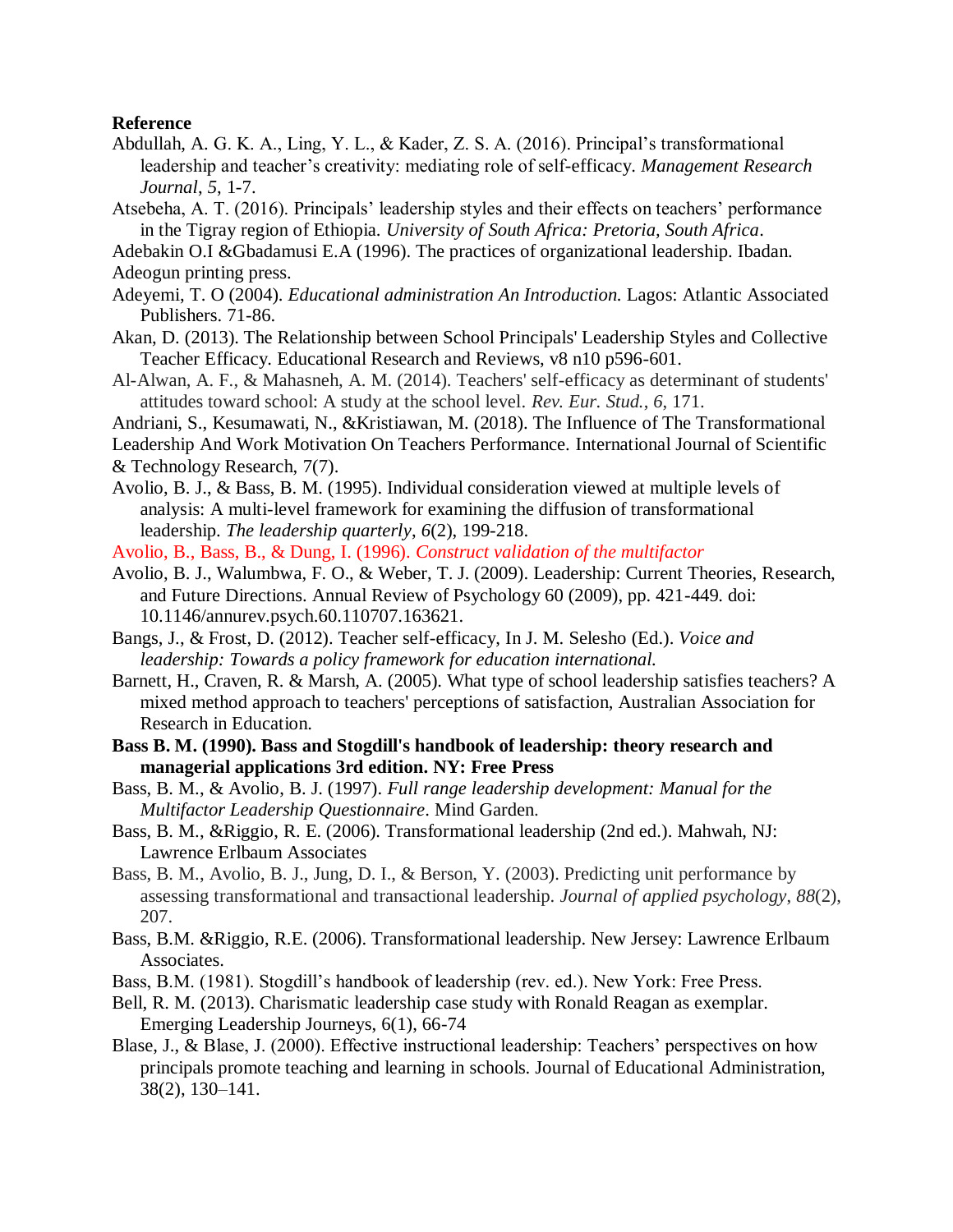- Bogler, R. (2001). The influence of leadership style on teacher job satisfaction. Educational Administration Quarterly, 37(5), 662–683.
- Brooks, S., Giles, C., Jacobson, S., C., Johnson, L., &Yimaki, R. (2007). Successful leadership in three high-poverty urban elementary schools, Leadership and Policy in Schools, 6(4), 291- 317.
- Brown, F. & Reilly, M. 2008. The Myers-Briggs type indicator and transformational leadership. Journal of Management Development, 28(10):916-932.
- Bass, B. (2015). Bass & Stogdills handbook of leadership (3rd Ed.). New York: Free Press.
- **Çalık, T., Koşar, S., Kılınç, A. Ç., & Er, E. (2013). İlköğretim okulu öğretmenlerinin değişime direnme davranışları ile öz yeterlikleri arasındaki ilişki.** *Uşak Üniversitesi Sosyal Bilimler Dergisi***,** *6***(4), 1-16.**
- **Campo, C. (1993). Collaborative school cultures: How principals make a difference. School Organization, 13(2), 119–127.**
- Canary, H.E. & Mcphee, R.D. 2011. Communication and organisational knowledge. Routledge: New York.
- Ch, A. H., Ahmad, S., Malik, M., &Batool, A. (2017). Principals' Leadership Styles and Teachers' Job Satisfaction: A Correlation Study at Secondary Level. Bulletin of Education and Research, 39(3), 45-56.
- Chaudhry, A. Q., &Javed, H. (2012). Impact of transactional and laissez faire leadership style on motivation. International Journal of Business and Social Science, 3(7), 258-264.
- Cherry, K. (2018). Leadership styles and frameworks you should know. Retrieved from
- Cherry, K. (2019). Leadership styles and frameworks you should know. *Verywell Mind*.
- Clark, R. A., Hartline, M. D., & Jones, K. C. (2009). The effects of leadership style on hotel employees' commitment to service quality. *Cornell Hospitality Quarterly*, *50*(2), 209-231.
- Clark, R., Hartline, M., & Jones, K. (2010). The effects of leadership style on hotel employee's commitment to service quality, Cornell Hospitality Quarterly, 50(2)
- Cohen, E. (2015). Principal leadership styles and teacher and principal attitudes, concerns and competencies regarding inclusion. Procedia-Social and Behavioral Sciences, 186, 758-764.
- **Corrigan, P. W., & Garman, A. N. (1999). Administrative update: Transformational and transactional leadership styles for mental health teams. Community Mental Health Journal, 35(4), 301–312.**
- Chukwusa, J. (2018). Autocratic leadership style: Obstacle to success in academic libraries. *Library Philosophy and Practice*, 1.
- Dale Jr, J. (2012). The correlation of the perceived leadership style of middle school principals to teacher job satisfaction and efficacy.
- Damanik, E. (2014). Principal leadership style and its impact on school climate and teacher selfefficacy in Indonesian schools (Doctoral dissertation, Curtin University).
- Djigić, G., Stojiljković, S., &Dosković, M. (2014). Basic personality dimensions and teachers' self-efficacy. Procedia-Social and Behavioral Sciences, 112, 593-602.
- Demir, A., & Budur, T. (2019). Roles of leadership styles in corporate social responsibility to non-governmental organizations (NGOs). *International Journal of Social Sciences & Educational Studies*, *5*(4), 174.
- Dolatabadi, H. R., & Safa, M. (2010). The effect of directive and participative leadership style on employees' commitment to service quality. *International Bulletin of Business Administration*, *9*(1), 31-42.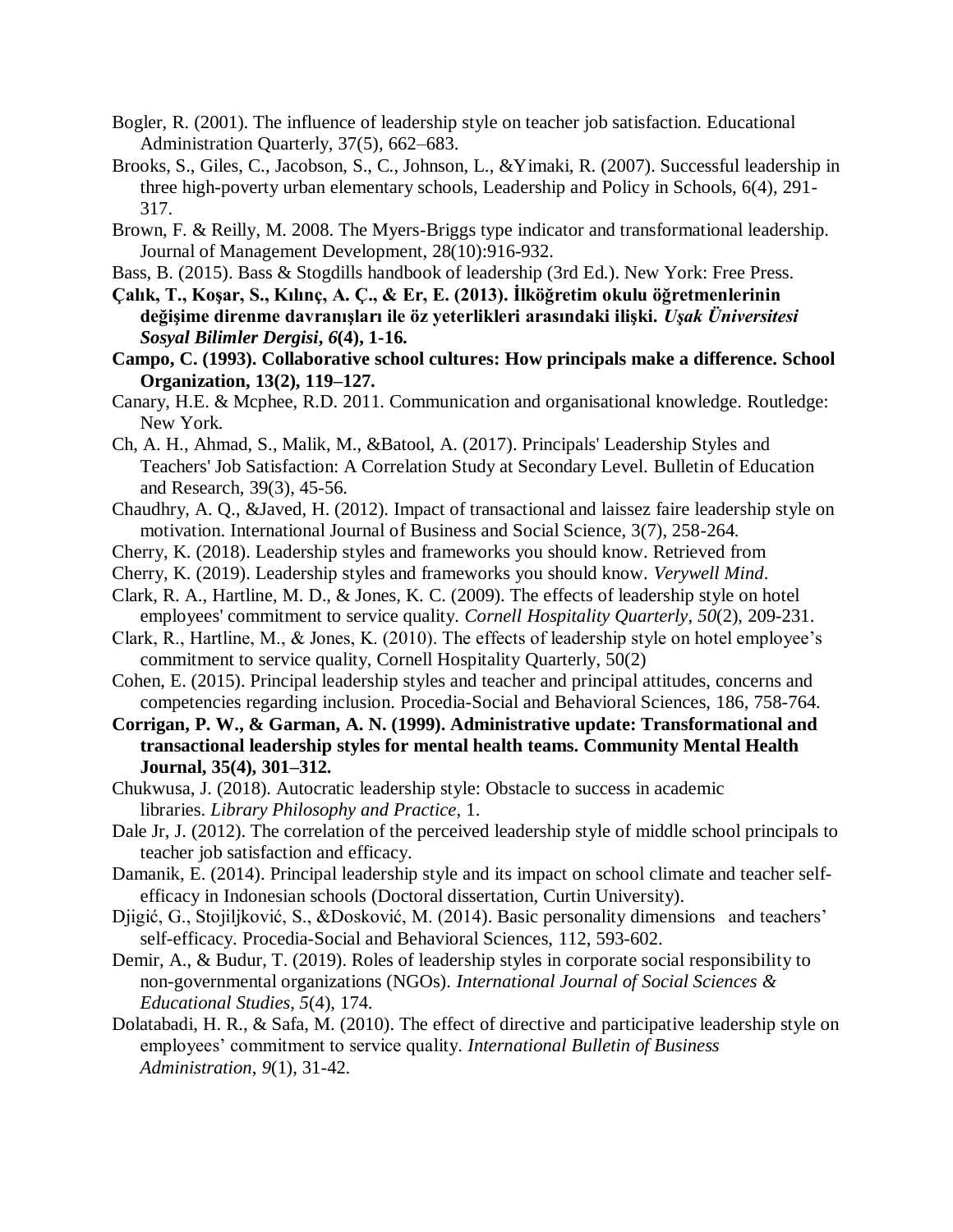- Enueme, C. P., & Egwunyenga, E. J. (2008). Principals' instructional leadership roles and effect on teachers' job performance: A case study of secondary schools in Asaba Metropolis, Delta State, Nigeria. *Journal of Social Sciences*, *16*(1), 13-17.
- Espinoza, S. M. (2013). *The effects of principal's transformational leadership behaviors on teacher leadership development and teacher self efficacy*. The University of Texas-Pan American.
- Evangelista, A. B. (2014). Domains of leadership behavior of administrators as determinants of self-efficacy of faculty in engineering and ICT schools. International Proceedings of Economics Development and Research, 70, 115.experienced middle school teachers.

**Efendi, N. (2015). Islamic Educational Leadership.** *Yogyakarta: Kalimedia***.**

- Fackler, S., & Malmberg, L. E. (2016). Teachers' self-efficacy in 14 OECD countries: Teacher, student group, school and leadership effects. *Teaching and teacher education*, *56*, 185-195.
- Fusco, K. (2019). Technology Leaders' Impact on Teachers' Self-Efficacy and Integration of Instructional Technology in Secondary Schools.
- Gulmez, D., & Negis Isik, A. (2020). The Correlation between School Principals' Self-Efficacy Beliefs and Leadership Styles. *International Online Journal of Educational Sciences*, *12*(1).
- George, J. M., & Zhou, J. (2001). When openness to experience and conscientiousness are related to creative behavior: an interactional approach. *Journal of applied psychology*, *86*(3), 513.
- Gunter, H. 2001. Leaders and leadership in education. London: SAGE.
- **Gibbs, C. (2003). Explaining effective teaching: Self-efficacy and thought control of action. Journal of Educational Enquiry, 4, 1–14.**
- **Gibson, S. &Dembo, M. (1984). Teacher efficacy: A constructed validation.**
- Goldman, D. ( 2000). Leadership that gets results. Harvard Business Review.78-90
- Goodnight, R. (2011). Laissez-faire leadership.Encyclopedia of Leadership. London, UK: Sage Publications.
- Goroshit, M., & Hen, M. (2014). Does Emotional Self-efficacy Predict Teachers' Self-efficacy and Empathy?. *Journal of Education and Training Studies*, *2*(3), 26-32.
- Guo, Y., Justice, L. M., Sawyer, B., & Tompkins, V. (2011). Exploring factors related to preschool teachers' self-efficacy. *Teaching and Teacher Education*, *27*(5), 961-968.
- House, R. J. (1968). Leadership training: Some dysfunctional consequences. *Administrative Science Quarterly*, 556-571.
- Hukpati, C. A. (2009). *Transformational leadership and teacher job satisfaciton: a comparative study of private and public tertiary institutions in Ghana* (Master's thesis, University of Twente).
- Hardman, B. K. (2011). Teacher's perception of their principal's leadership style and the effects on student achievement in improving and non-improving schools.
- Hoyle, J. R. Leadership Styles (2012). Encyclopedia of Educational Leadership and Administration. Ed. Thousand Oaks, CA: SAGE Reference Online.
- Hatton, C., & Emerson, E. (1993). Organizational predictors of staff stress: Satisfaction and intended turnover in a service for people with multiple disabilities. Mental Retardation, 6, 388–395.
- Helber, J. D. (2015). Self-efficacy and instructional leadership: Does mentoring make a difference?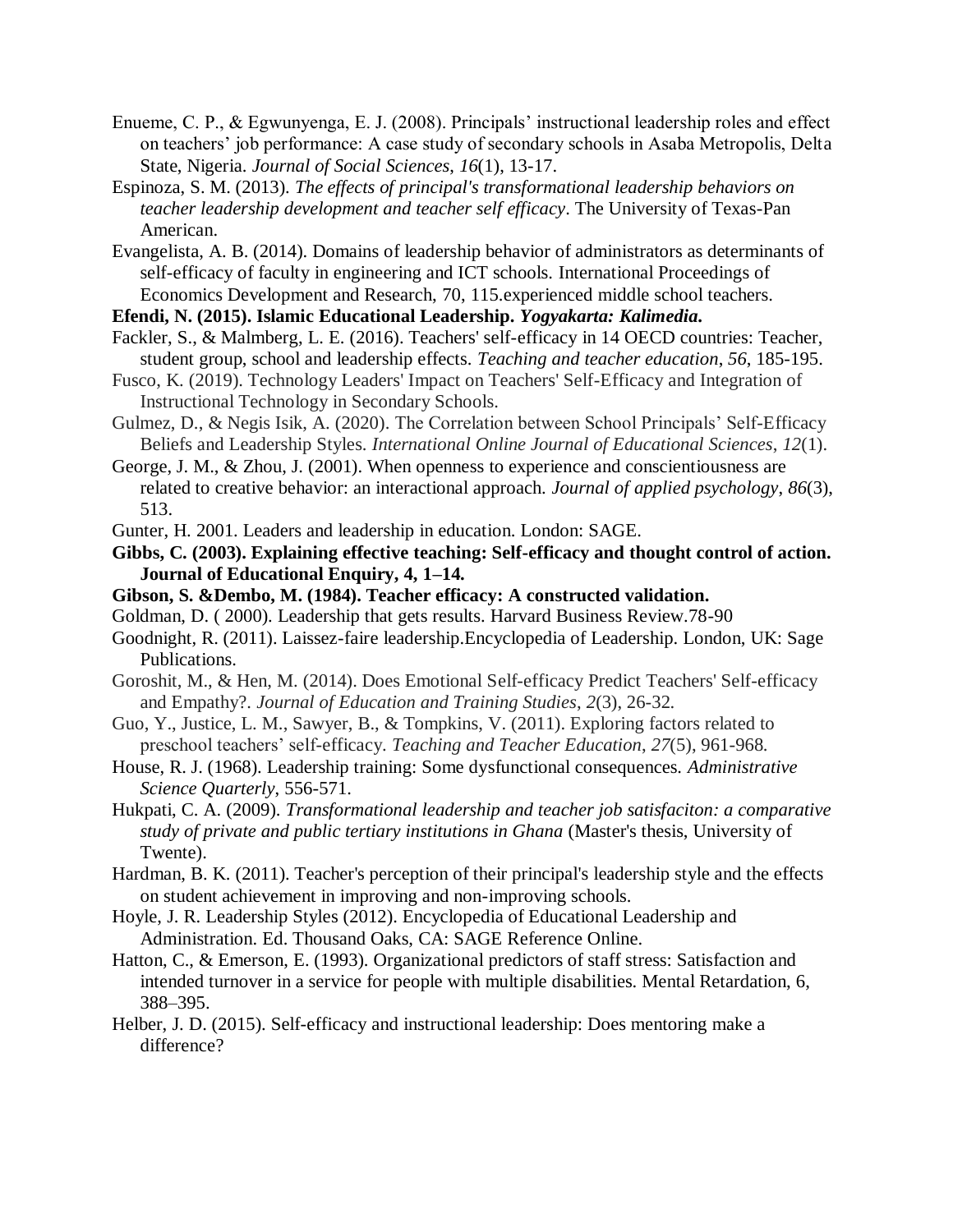- Maulana, R., Helms-Lorenz, M., & van de Grift, W. (2015). A longitudinal study of induction on the acceleration of growth in teaching quality of beginning teachers through the eyes of their students. *Teaching and Teacher Education*, *51*, 225-245.
- Hoxha, L., &Hyseni-Duraku, Z. (2017). The Relationship between Educational Leadership and Teachers' Self-efficacy. The European Journal of Social &Behavioural Sciences, 20(3), 2508- 2519.<https://www.vervwellmind.com/leadership-stvles-2795312>
- Hoy, A. W. (2000, April). Changes in teacher efficacy during the early years of teaching. In *annual meeting of the American Educational Research Association, New Orleans, LA*.
- Hoy, W. K., & Woolfolk, A. E. (1993). Teachers' sense of efficacy and the organizational health of schools. *The elementary school journal*, *93*(4), 355-372.
- Ismail, A., Mohamad, M. H., Mohamed, H. A. B., Rafiuddin, N. M., & Zhen, K. W. P. (2010). Transformational and Transactional Leadership Styles as a Predictor of Individual Outcomes. *Theoretical & Applied Economics*, *17*(6).
- Jay, A. (2014). The Prinicipals' Leadership Style And Teachers Performance In Secondary Schools OfGambella Regional State (Doctoral dissertation, Jimma University).
- De Jong, J. P., & Den Hartog, D. N. (2007). How leaders influence employees' innovative behaviour. *European Journal of innovation management*.
- Kaminski, J. L. (2013). High school principals' leadership styles and their impact on teacher efficacy.
- Kanungo, R.N., Mendonca, M. (1996). Ethical dimensions of leadership, Thousand Oaks, CA: SAGE Publications, Inc.
- Kythreotis, A., Pashiardis, P., & Kyriakides, L. (2010). The influence of school leadership styles and culture on students' achievement in Cyprus primary schools. Journal of Educational Administration, 48(2), 218-240. doi:10.1108/09578231011027860
- Kass, E. (2013). "A Compliment is all I need"–Teachers Telling Principals How to Promote Their Staff's Self-Efficacy. Alberta Journal of Educational Research, 59(2), 208-225.
- Keskes, I. (2014). Relationship between leadership styles and dimensions of employee organizational commitment: A critical review and discussion of future directions. *Intangible Capital*, *10*(1), 26-51.
- **Kurt, T., Duyar, I., & Çalik, T. (2012). Are we legitimate yet? A closer look at the casual relationship mechanisms among principal leadership, teacher self‐efficacy and collective efficacy.** *Journal of Management Development***.**
- Kirk, J. M. (2016). Principal Leadership and Teachers' Sense of Self-Efficacy: A Meta-Analysis (Doctoral dissertation, The George Washington University).
- Klak, T. (2019). Building Teacher Self-Efficacy to Improve Student Literacy.
- **Klassen, R. M., Tze, V. M. C., Betts, S. M., & Gordon, K. A. (2011). Teacher efficacy research 1998–2009: Signs of progress or unfulfilled promise? Educational Psychology Review, 23(1), 21–43.**
- Kosar, S. (2015). Trust in school principal and self-efficacy as predictors of teacher professionalism. EgitimveBilim, 40(181).
- Lambersky, J. (2016). Understanding the human side of school leadership: Principals' impact on teachers' morale, self-efficacy, stress, and commitment. Leadership and Policy in Schools, 15(4), 379-405. *leadership questionnaire form 5X* (Report 96-1). Binghamton, NY: Binghamton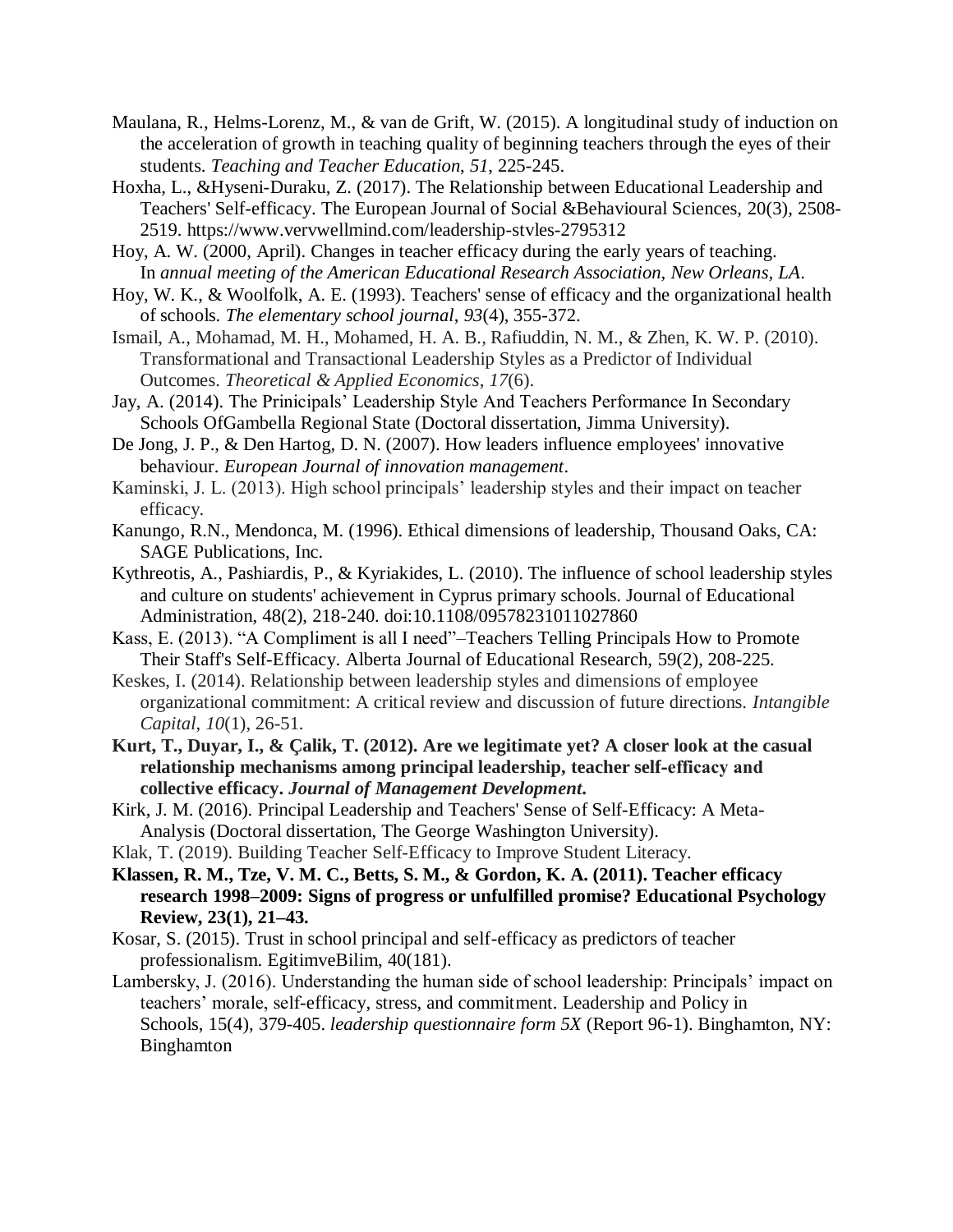- Leithwood, K., & Jantzi, D. (1999). The relative effects of principal and teacher sources of leadership on student engagement with school. *Educational administration quarterly*, *35*(5), 679-706.
- Leithwood, K., Jantzi, D., & Steinbach, R. (1999). *Changing leadership for changing times*. McGraw-Hill Education (UK).
- Leyser, Y., Zeiger, T., &Romi, S. (2011). Changes in self-efficacy of prospective special and general education teachers: Implication for inclusive education. International Journal of Disability, Development and Education, 58, 241–255.
- Lieberman, A. (1995). Practices that support teacher development: Transforming conceptions of professional learning. *Innovating and evaluating science education*, *95*(64), 67-78.
- Lieberman, A. (1995). The work of restructuring schools: Building from the ground up. New York: Teachers College Press.
- Limsila, K., & Ogunlana, S. O. (2008). Performance and leadership outcome correlates of leadership styles and subordinate commitment. *Engineering, construction and architectural management*.
- Limsila, K.; Ogunlana, S.O. (2007). Performance and leadership outcome correlates of leadership styles and subordinate commitment. Engineering, Construction and Architectural Management, 15(2): 164-184.
- Lyons, J. B., & Schneider, T. R. (2009). The effects of leadership style on stress outcomes. Leadership Quarterly, 20, 737- 748.
- Lussier, R. N., & Achua, C. F. (2012). Leadership: Theory, application, and skill development (5th ed.). Cincinnati, OH: South-Western College
- **Mandell, B. (2003). A question about women and the leadership option, in Rhode, D. (Ed.), The difference difference makes, Stanford University Press, Stanford, CA.**
- Moss, S. A., & Ritossa, D. A. (2007). The impact of goal orientation on the association between leadership style and follower performance, creativity and work attitudes. Leadership & Organization Development Journal, 3(4), 433-456.
- **Marks, H., &Printy, S. (2003). Principal leadership and school performance: An integration of transformational and instructional leadership. Educational Administration Quarterly,39(3), 370-97.**
- Marturano, A. (2008). Understanding Leadership: Is It time for a Linguistic Turn. *Leadership at the Crossroads*, *3*, 117-131.
- Mehdinezhad, V., &Mansouri, M. (2016). School Principals' Leadership Behaviours and Its Relation with Teachers' Sense of Self-Efficacy. International Journal of Instruction, 9(2), 51- 60.
- Meristo, M., &Eisenschmidt, E. (2014). Novice teachers' perceptions of school climate and selfefficacy. International Journal of Educational Research, 67, 1-10.
- Michael. A. (2010).Leadership style and organizational impact.Retrieved from: http/ www.alaapa.org.
- **Mohammad M, A., &Hossein Y, M. (2006). A study of relationship between managers' leadership style and employees' job satisfaction. Leadership in Health Services, 19(2), 11-28.**
- Moore-Johnson, S. (1990). Teachers at work: Achieving success in our schools. New York: Basic Books.
- Mullins, J., & Linehan, M. (2005). Leadership and followership in public libraries: transnational perspectives. International Journal of Public Sector Management.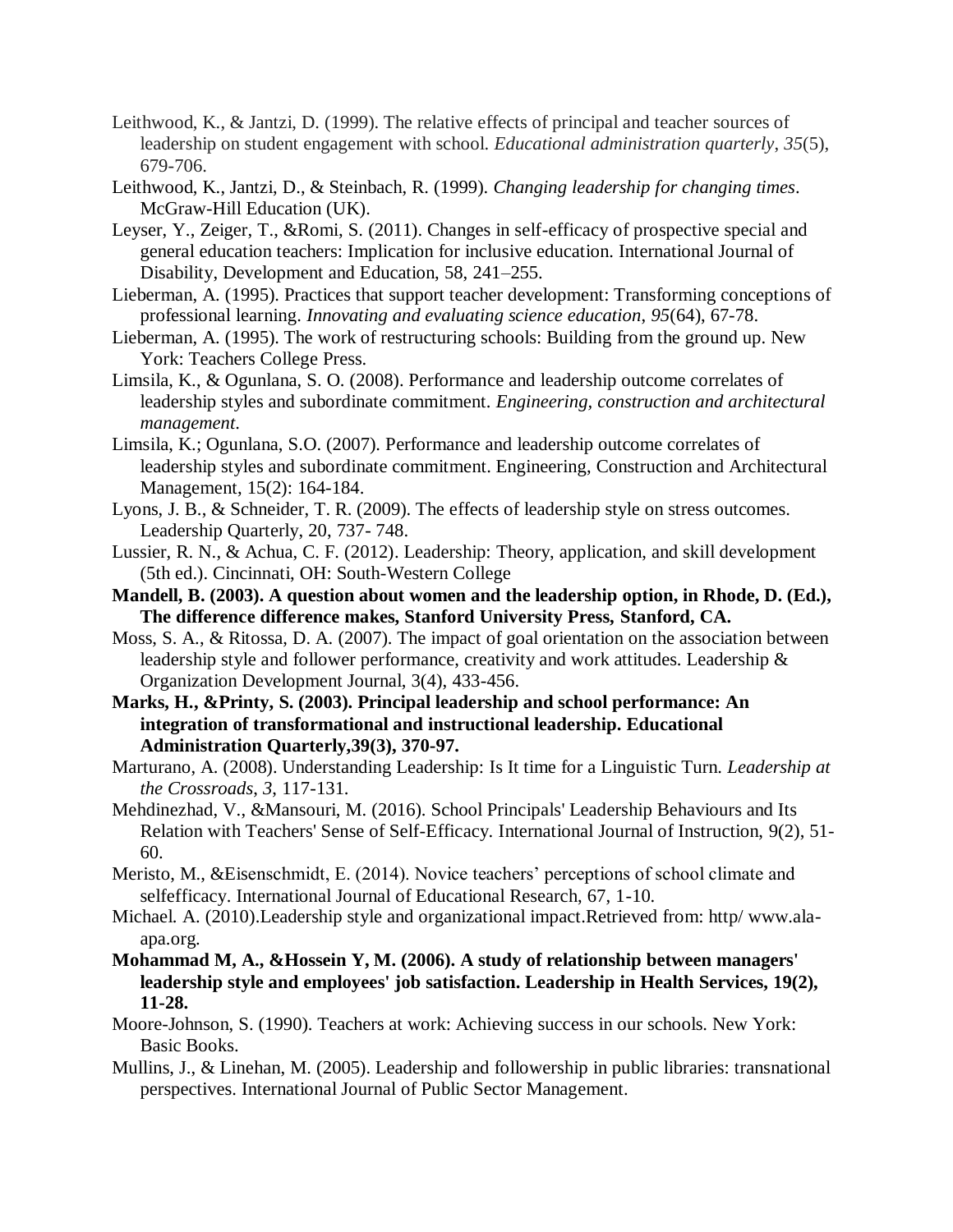Malmberg, L. E., Hagger, H., & Webster, S. (2014). Teachers' situation-specific mastery experiences: teacher, student group and lesson effects. *European journal of psychology of education*, *29*(3), 429-451.

- Munir, F., & Khalil, U. (2016). Secondary School Teachers' Perceptions of Their Principals' Leadership Behaviors and Their Academic Performance at Secondary School Level. Bulletin of Education and Research, 38(1), 41-55
- Naile, I., & Selesho, J. M. (2014). The role of leadership in employee motivation. *Mediterranean Journal of Social Sciences*, *5*(3), 175.
- Ninković, S. R., &KneževićFlorić, O. Č. (2018).Transformational school leadership and teacher self-efficacy as predictors of perceived collective teacher efficacy. Educational Management Administration & Leadership, 46(1), 49-64.
- **Nir, A. E., &Kranot, N. (2006). School Principal's Leadership Style and Teachers' Self-Efficacy.Planning and Changing, 37, 205-218.**
- Niyazi, Ö. Z. E. R. (2013). Investigation of the primary school principals' sense of self-efficacy and professional burnout. Middle-East Journal of Scientific Research, 15(5), 682-691.

**Northouse, Peter, G. (2007).** *Leadership theory and practice.* **Thousand Oaks, CA: Sage.**

- **Northouse, P. G. (2007). Culture and leadership.** *Leadership: Theory and practice***,** *4***, 301- 340.**
- Okumbe, J.A.(1998). Educational management theory, a comparative evolution to general theory. Nairobi: Nairobi University Printery
- Oyedeji NB (1998). Management in education principle and practice, Lagos ARAS Publishers, pp. 54-72.
- Ololube, N. P. (2013). Educational Management, Planning and Supervision: Model for Effective Implementation. Owerri: SpringField Publishers.
- Ololube, N. P., Dudafa, U. J., Uriah,O. A., & Agbor, C. N. (2013). Education for Development: Impediments to the Globalization of Higher Education in Nigeria. International Journal of Educational Foundations and Management, 1(2), 109-130.
- Parker, W. C. (2003). Teaching democracy: Unity and diversity in public life. New York: Teachers College Press.
- Pearce, M. L. (2017). The effects of instructional leadership on teacher efficacy.
- Pradeep, D. D., & Prabhu, N. R. V. (2011). The relationship between effective leadership and employee performance. In International Conference on Advancements in Information Technology (Vol. 20, pp. 198-207).
- Polit, D. F., & Beck, C. T. (2006). The content validity index: are you sure you know what's being reported? Critique and recommendations. *Research in nursing & health*, *29*(5), 489- 497.profesionelisme (KPP). Utusan Malaysia, p. 7.
- Puni, A., Agyemang, C. B., & Asamoah, E. S. (2016). Leadership styles, employee turnover intentions and counterproductive work behaviours. *International Journal of innovative research and development*, *5*(1), 1-7.
- Ediger, M. (2014). The changing role of the school principal. College Student Journal, 48(2), 265-268.
- Riel, C., &Sipple, J. W. (1996). Making the most of time and talent: Secondary school organizational climates, teaching task environments and teacher commitment. American Educational Research Journal, 33(4), 873–901.
- Robbins, S. P., Judge, T. A. &Sanghi, S. (2007). Organizational Behavior. (12th ed.). India: Pearson: Prentice Hall.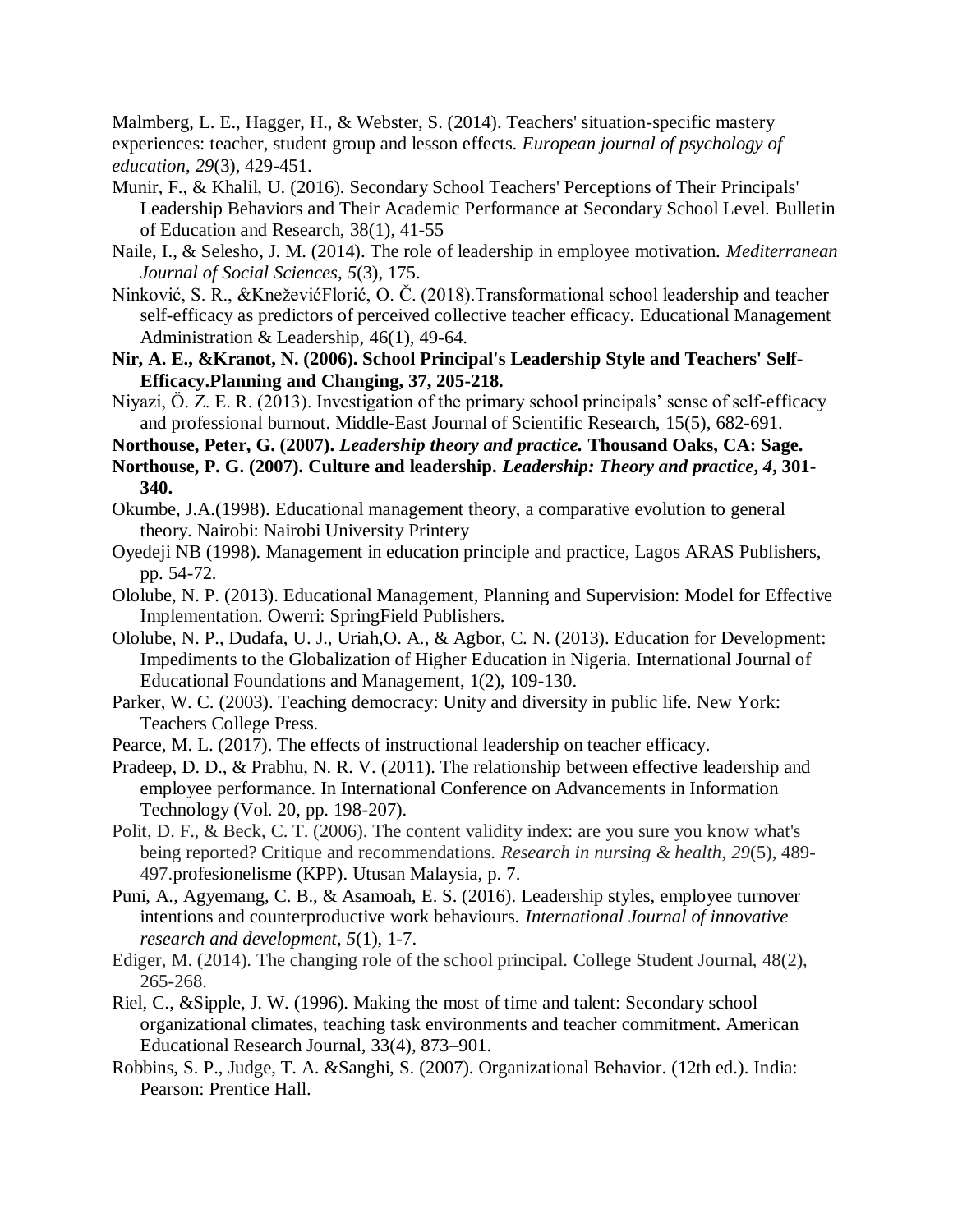- Roslee Talib (2011, Disember 14). Penambahbaikan sekolah melalui komuniti pembelajaran
- Ross, J. A. (1994). The impact of an inservice to promote cooperative learning on the stability of teacher efficacy. Teaching and Teacher Education, 10, 381–394.
- Ross, J. A. (1995). Strategies for enhancing teachers' beliefs in their effectiveness: Research on school improvement hypothesis. Teacher College Record, 97(2), 227–251.
- Ross, J. A., & Gray, P. (2006). School leadership and student achievement: The mediating effects of teacher beliefs. *Canadian Journal of Education/Revue canadienne de l'éducation*, 798-822.
- Richard L. Hughes, Robert C. Ginnett, Gordon J. Curphy (2009). Leadership: Enhancing the Lessons of Experience, McGraw-Hill Irwin
- Raziq, M. M., Borini, F. M., Malik, O. F., Ahmad, M., & Shabaz, M. (2018). Leadership styles, goal clarity, and project success. *Leadership & Organization Development Journal*.
- Sahin, S. (2004). The relationship between transformational and transactional leadership styles of school principals and school culture (The case of İzmir, Turkey). *Educational Sciences: Theory & Practice*, *4*(2).
- Sakız, H., Ekinci, A., &Sarıçam, H. (2019). Teachers' perceptions of their school managers' skills and their own self-efficacy levels. International Journal of Leadership in Education, 1- 19.
- **SHASTRI, R.K.; SHASHI MISHRA, K.; SINHA, A. (2010). Charismatic leadership and Management organizational commitment: An Indian perspective. African Journal of Business, 4(10): 1946-1953.**
- Saleem, H. (2015). The impact of leadership styles on job satisfaction and mediating role of perceived organizational politics. *Procedia-Social and Behavioral Sciences*, *172*(27), 563- 569.
- Simmons, M. L. (2013). Teachers' Perceptions of Their Self-Efficacy and Effects of Principal Leadership Practices on Self-Efficacy Beliefs in Low and High-Performing Elementary Schools in South Carolina.
- Singh, N. (2017). *Effects of the Principal's Emotional Intelligence, Leadership Toxicity, and School Culture, on Teacher Self-Efficacy*. ProQuest LLC. 789 East Eisenhower Parkway, PO Box 1346, Ann Arbor, MI 48106.
- **Skaalvik, E. M., & Skaalvik, S. (2007). Dimensions of teacher self-efficacy and relations with strain factors, perceived collective teacher efficacy, and teacher burnout.Journal of educational psychology, 99(3), 611.**
- **Skaalvik, E.M. & Skaalvik, S. (2010) Teacher self-efficacy and teacher burnout: A study of relations. Teaching and Teacher Education 26(4), 1059–1069.**
- Sadeghi, A., & Pihie, Z. A. L. (2012). Transformational leadership and its predictive effects on leadership effectiveness. *International Journal of Business and Social Science*, *3*(7).
- Shafie, B., Baghersalimi, S., & Barghi, V. (2013). The relationship between leadership style and employee performance: Case study of real estate registration organization of Tehran Province. Singaporean Journal of Business, Economics and Management Studies, 51(1119), 1-9
- Smylie, M. A. (1988). The enhancement function of staff development: Organizational and psychological antecedents to individual teacher change. American Educational Research Journal, 25(1), 1–30.